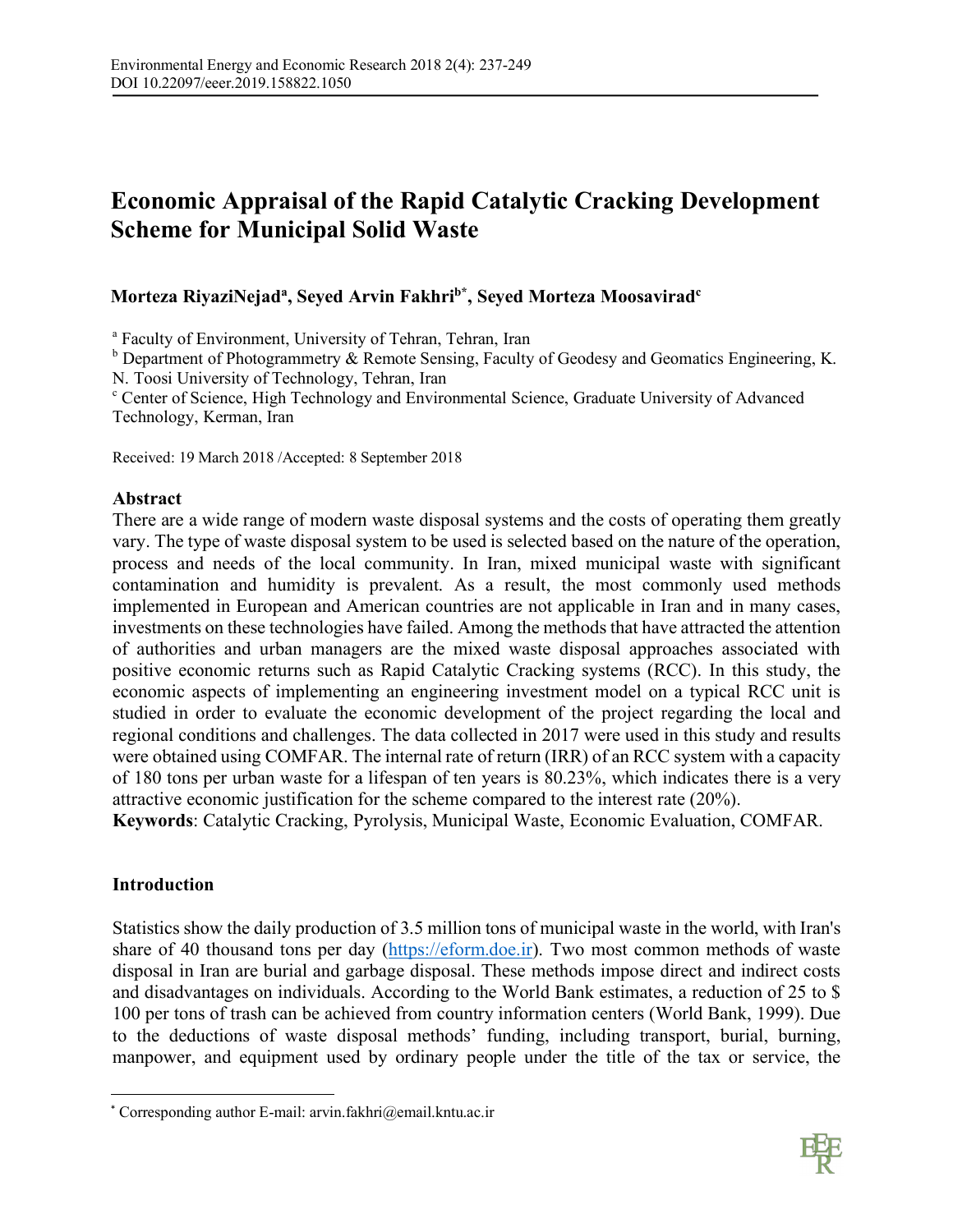elimination of these costs is considered as an economic process. Hence, the economic review of the waste disposal development plans for the optimization of comprehensive waste management in developing countries is very important, and the right choice can make a very positive change in the future of the community. An economic assessment provides the opportunity to determine the attractiveness of an industrial project (Rashidi et al. 2013). Given the time value of money, the following criteria can be used to compare different economic projects. Therefore, with the advent of new technologies worldwide, the economic issues and their profitability which can be fluctuated due to the regional and native conditions are among the main questions of the technology developers. Some of the literature is provided as follows.

Nelson et al. (1994) conducted an economic assessment of a plant producing 100,000 tons of biodiesel per year. Noordam and Withers (1996) conducted an economic study on a biodiesel production plant with a capacity of approximately 7,800 tons per year.

Haley and Ugursal (1997) made the feasibility of using a geothermal heat pump in cold weather. Bender (1999) compared the economy of seven biodiesel power plants using different oily seeds (such as soybeans, rapeseed, sunflower seeds and rapeseed) or animal oil as raw materials(Bender, 1999).

Petit and Meyer (1998) compared the economic potential of geothermal heat pumps with airconditioning systems in South Africa. In order to conduct this study, calculation of the initial investment costs and operating costs was done, and ultimately gained the return on investment, net present value, and the rate of internal return. Using the ALCC method, Esen et al. (2006) compared the economic analysis to estimate the GSHP system for heating in a region in eastern Turkey with conventional heating methods (electrical resistance, crude oil, gasoline gas, coal, oil and natural gas). Mahmoudi & Mahdavi (2011) conducted a financial and economic assessment on tourism service projects in the city of Dalahu, Kermanshah province, using COMFAR software. For this purpose, first, the initial information including the number of passengers was predicted and, along with other data, carried out various analyses into the COMFAR software outputs.

Aghaei et al. (2013) reviewed the construction feasibility of a hypermarket in Mashhad. To this end, by collecting pre-paid costs and entering COMFAR software, they discussed and concluded with regarding the IRR achieved via the software. Rashidi et al. (2013) conducted an economic appraisal of the geothermal heat pump in Taleghan, and considered the construction time to be 6 months with 25 year of the useful life of the project. Collecting the costs, data were entered into the Kamfar program and extracted the NPV, IRR, LEC and PP from the program.

One of the innovative technologies in the field of waste management is the new disposal methods associated with a systemic justification and profitability approach. With the advancement of technology- dumping or disposal of waste- there are not any other economical and cost-effective options, which would eliminate the potential for significant surplus value creation. One of the new methods of waste management, based on economic justification and the focus on solving countries' and communities' issues face mixed and contaminated waste, are pyrolysis methods, particularly the rapid catalytic cracking method. Generally, it is known as melting by adjacent heat without the presence of oxygen cracking or pyrolysis.

Vahidi et al. (2014, 2017b), studied two types of municipal and industrial wastes disposal systems. A variety of waste disposal scenarios have been subjected to environmental assessment, and lack of economic assessments along with environmental assessments were the significant points of these studies. This is one of the main weaknesses in the evaluation-based literature in Iran, which does not pay enough attention to the economy of environmental projects. Vahidi et al. (2017a) describe the heart-rending economy as the sustainability guarantor of a development plan.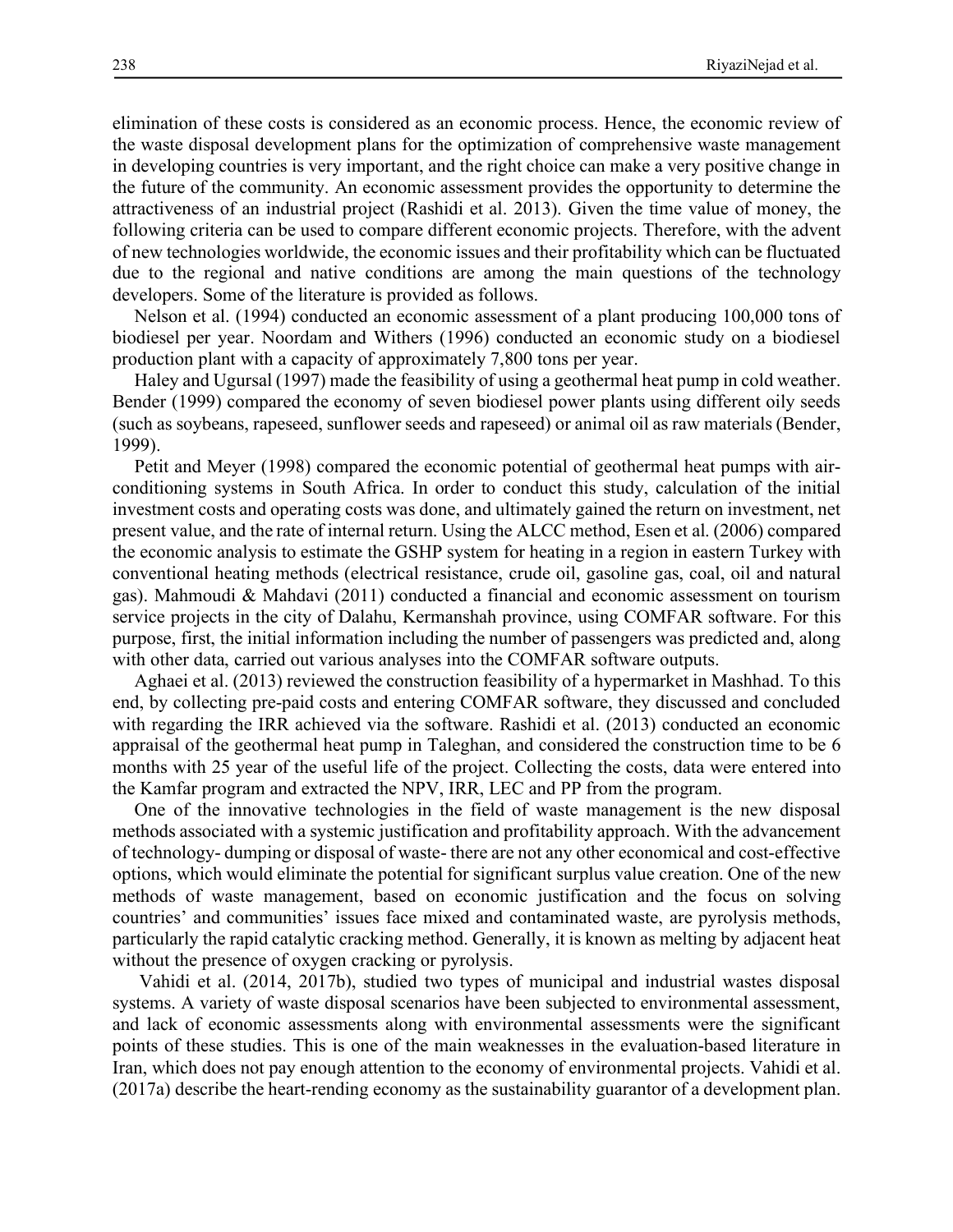As a result, a thorough study on the economic assessments of new ideas in the environmental field leads to the more accurate appropriate decision makings along with more continuity guarantees for the society.

In this study, an economic assessment is conducted on an innovative and new process, based on the combination of catalytic pyrolysis and rapid cracking techniques. The method designed specifically for the municipal mixed waste of Iran. This process has not been yet used in Iran and to the best of our knowledge in the Middle East, and is applied only as pilot study.



**Figure 1.** RCC pilot and its product

The production speed in this process is more than twice faster than other catalytic cracking processes. It should be mentioned that the major technologies imported from European countries into Iran are only capable of cracking petroleum products and cannot be used for municipal wastes. Main goals and benefits of this technology are as follows: waste to energy conversion, co-financing of financial and other facilities of the country in the field of waste management, environmental protection, reduction of environmental pollutants, wealth generation, cheap and affordable fuel production, passive defense, reduction of municipal expenditures, improvement of public health and public health.

1. Implementation of RCC project in different cities of the country addresses the cost of disposal and management of municipal waste (about 30% of the total cost of the municipal services), and can save a great amount of money in this institution.

2. One of the important factors of environmental pollution is the traditional waste disposal systems, which is now considered as one of the most critical problems in the country, especially in northern provinces. Water, soil and air pollution are the most important contaminations that result from inappropriate waste disposal and cause many human and environmental threatens, including cancer and various diseases in the community. Unfortunately, due to the mixed waste composition in Iran, European and western systems do not meet the needs of the country. As a result, a native system adapted to mixed waste can solve this issue. The RCC technology-driven system is one of the least polluting waste disposal systems.

3. Cheap energy is always known as one of the most important fields for the development of various industries in an area. Using RCC technology, the energy from waste is much cheaper and more justifiable compared to other clean energy sources, which allows the infrastructure development of the industries to provide in the region, especially the energy-related industries.

Therefore, in this paper, the use of economic evaluation methods of industrial designs and engineering models are studied to evaluate the profitability and the justification of this technology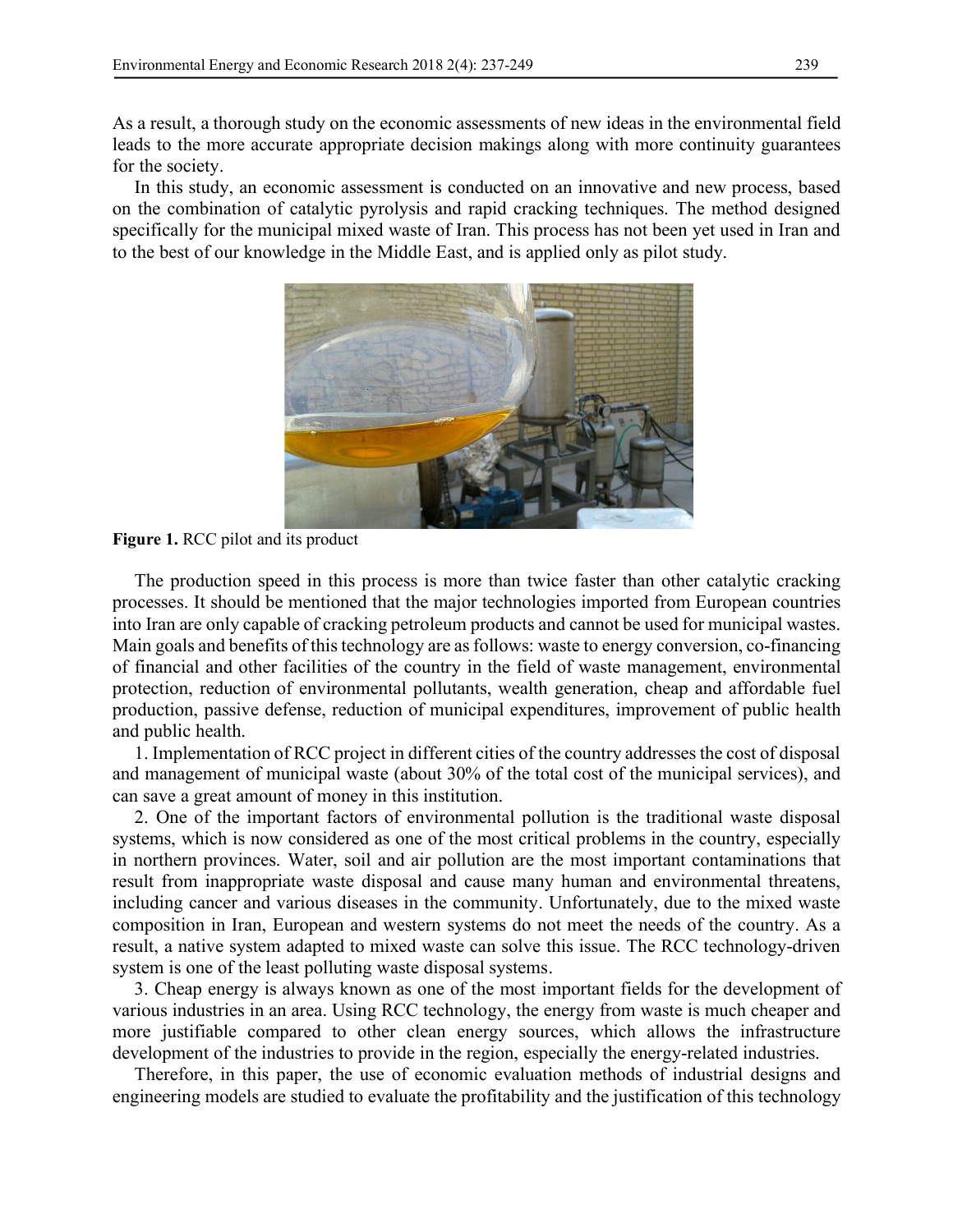in a medium dimension. The evaluation was conducted considering the per capita amount of municipal wastes production and the population of middle-sized cities of the country. The results of this study may have a significant impact on the attitude of officials, managers and investors towards new types of waste management technologies in the country and worldwide.

#### **Materials and Methods**

In order to study the economic feasibility of a system, various methods can be used for the evaluation. Some are as follows:

Current Net Value Method (NPV), Internal Rate of Return (IRR), Annual Cost Method (AC), etc.

#### *Net present value*

Net Present Value (NPV) is the difference between the present value of cash inflows and the present value of cash outflows, based on the expected discount rate. NPV can be calculated using the equation below:

$$
NPV = -P + \sum_{m=1}^{n} \frac{A}{(1+i)^m}
$$
 (1)

Where P, A, i and n are the initial capital, net cash inflow during the period t, interest, and life expectancy of the project, respectively.

A positive NPV value indicates that the project's profits are higher than the discount rate, and as a result, the project is acceptable while the negative NPV indicates that the project has been rejected.

#### *Internal rate of return*

Solving the following nonlinear equation, the actual benefit of a project that can be achieved as IRR:

$$
-P + A \left( \frac{(1+i)^n - 1}{i(1+i)^n} \right) = 0
$$
 (2)

While the project's IRR is more than the expected interest rate, the project can be opted for investment.

#### *COMFAR Economic Evaluation Scheme*

The United Nations has been working with governments, business communities, and industrial organizations for over 30 years to solve economic problems. One of the tools developed to serve this purpose by UNIDO is the COMFAR program, which is a computer model for feasibility analysis and reporting. In 1983, the first version of COMFAR was produced. Since then, the United Nations has been continuously working to improve and develop this tool. During the development of this program, the experience of 30 economic evaluation committees from different countries has been used. The production cost of the program was 1.5 million \$, which more than 0.5 million copies in 15 different languages have been released worldwide. In addition, experts in more than 140 countries use this program to evaluate production and service plans and projects and choose the best options for investment (www.unido.org/comfar). The third edition was released in 1995 under the title of COMFAR III Expert. From then on, it was upgraded to meet technological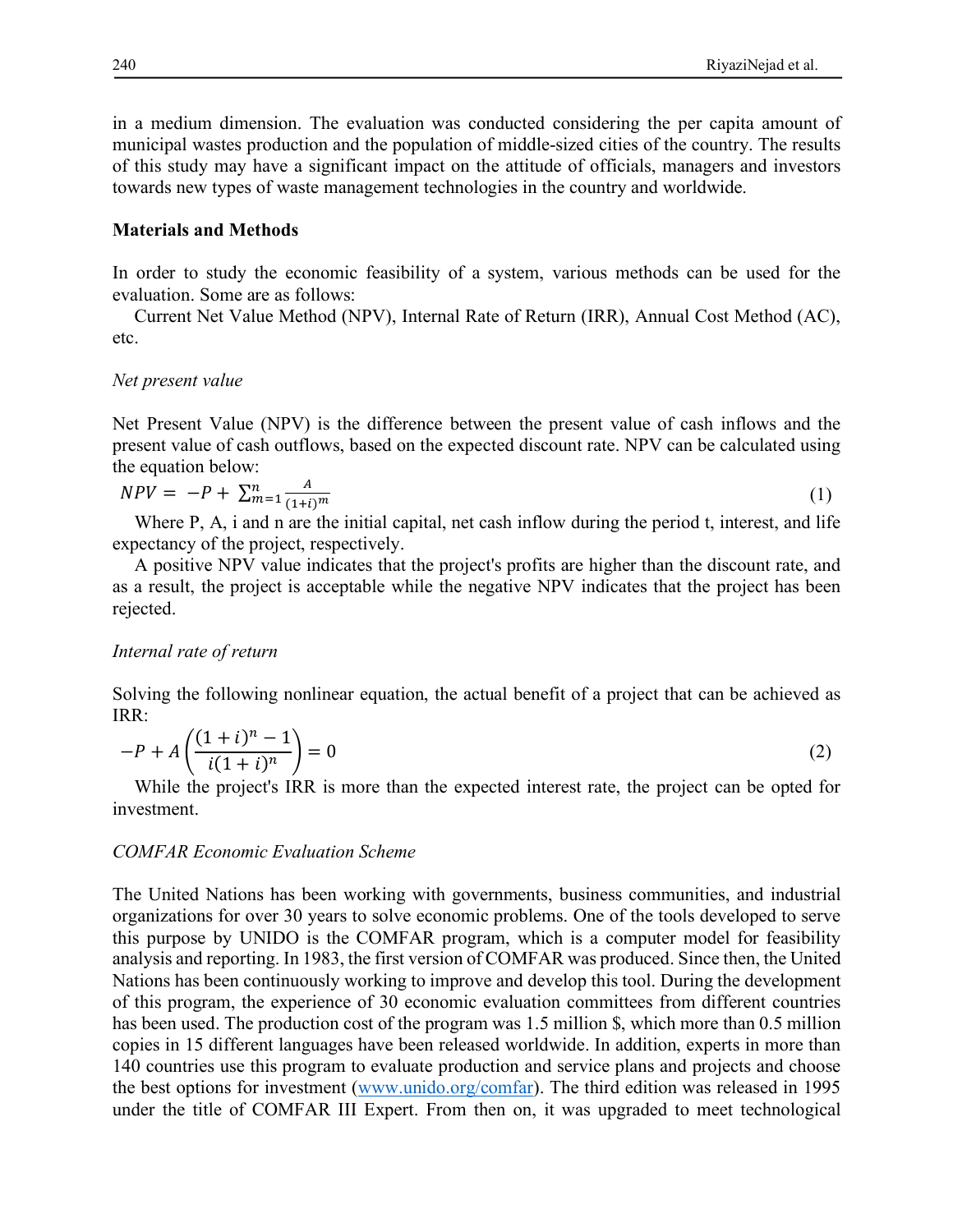developments and users' requests annually. In 2003, COMFAR was introduced in Iran, which has been used as the main tool for evaluating industrial designs and providing justifiable results for national development plans.

### **Discussion and results**

#### *Components of economic calculations*

The general information about the project discussed in this paper is shown in Table 1.

| <b>Table 1.</b> Costs of Construction Filase |                                     |
|----------------------------------------------|-------------------------------------|
| Project name                                 | Production of fuel from urban waste |
| Start date                                   | 2018                                |
| Construction time                            | One year                            |
| Raw material                                 | 180 tons per day of waste           |
| Design Capacity                              | $25,600,000$ liters per year        |
| Discount rate                                | 20%                                 |
| Estimated sales for the first year           | 85% of capacity                     |
| Estimated sales for the first year onwards   | 100% of capacity                    |

**Table 1.** Costs of Construction Phase

Costs are divided into fixed (direct, generating), indirect (non-productive), working capital and production costs separately, as described as follows.

### *Direct fixed capital costs*

Direct initial costs include the cost for purchasing different types of equipment, required buildings and spaces at the factory, landscaping, and equipment costs, as described below.

### *Manufacturing machinery cost*

List of the main sources of diesel waste extracted from municipal waste using this method, with a capacity of 250 tons per day, is given in Table 2. Estimated prices are calculated based on domestic production. It should be noted that costs for instrumentation and control, plumbing and electrical equipment are 500,000, 750,000, and 300,000 \$, respectively.

### *The cost of required buildings and spaces at the factory*

Estimations for required buildings including process and public buildings, maintenance workshops and safety departments and construction facilities are given in Tables 3 and 4. It should be noted that land acquisition costs is considered 0.

### *Landscaping*

Estimated landscaping including development of site, cleaning, smoothing, roads, fences, etc. are presented in Table 5.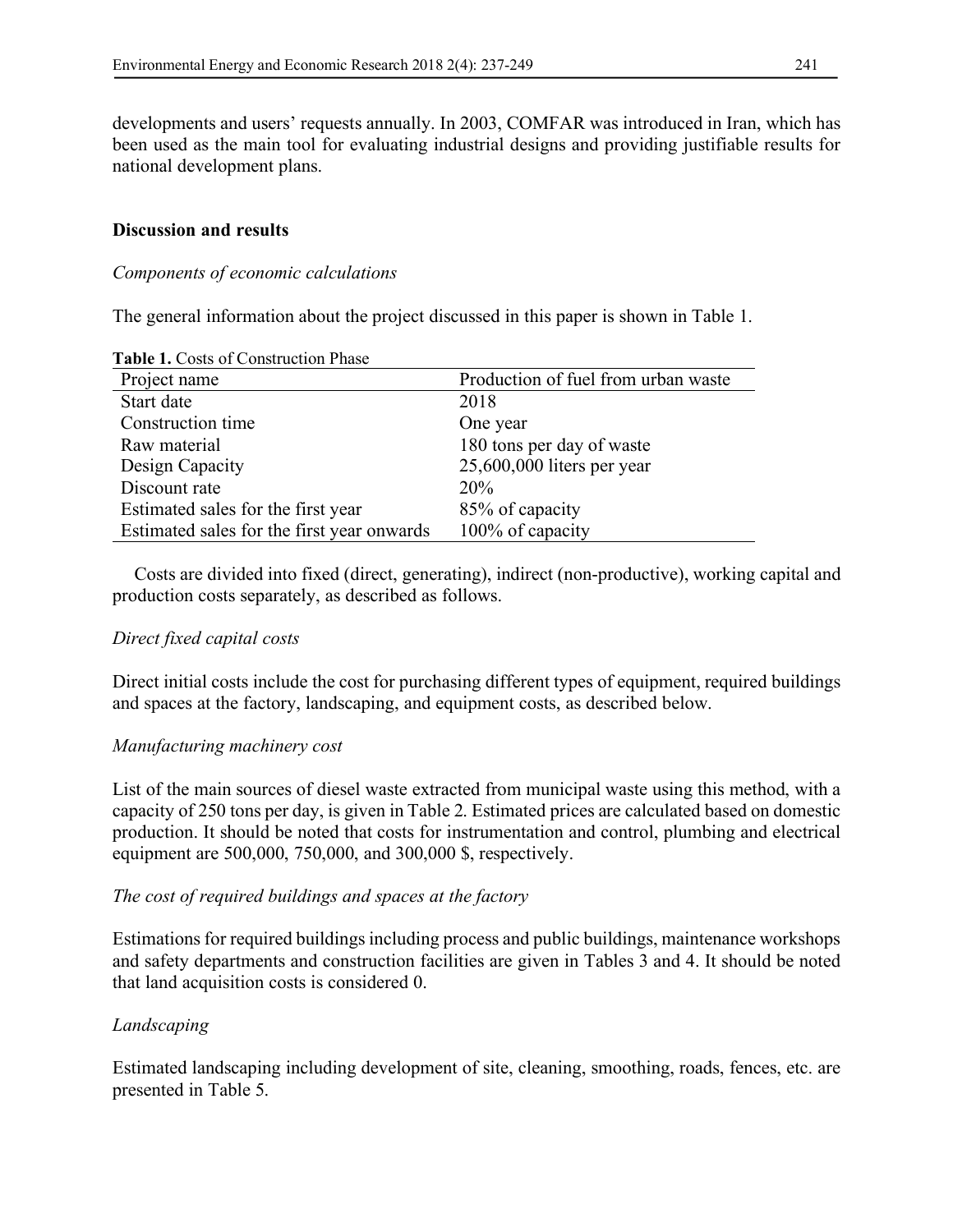| Total Price (\$) | Number | Unit Price $(\$)$ | Specifications                            | Machine                        |
|------------------|--------|-------------------|-------------------------------------------|--------------------------------|
| 900,000          | 6      | 150,000           | 30 tons per turn - 316<br>stainless steel | Cracking reactor               |
| 275,000          |        | 275,000           | 100 tons in turn - Steel<br>316           | Distillation                   |
| 10,000           |        | 10,000            | 100 tons in turn                          | 3 fuzzy separator              |
| 15,000           |        | 15,000            | Vacuum pump 15 kW                         | Vacuum equipment               |
| 10,000           |        | 10,000            | 100 tons in turn                          | Hot oil boiler                 |
| 62,500           |        | 62,500            | 20 in turn                                | Hydrogen<br>production reactor |
| 50,000           |        | 50,000            | 1 in turn                                 | Electrochemical unit           |
| 250,000          |        | 250,000           | 50 tons per turn                          | Reforming tower                |

**Table 2.** List of main equipment

**Table 3.** Required Buildings' Area

| Part                               | Area $(m^2)$ |
|------------------------------------|--------------|
| Production building                | 5000         |
| Production services                | 2000         |
| Maintenance buildings, facilities  | 1500         |
| Office buildings                   | 400          |
| Area of land needed by the factory | 26700        |

### **Table 4.** Construction and construction

| Part                            | Total Cost (\$) | Unit cost (\$ per<br>square meter) | Area $(m^2)$ |
|---------------------------------|-----------------|------------------------------------|--------------|
| Production building             | 350,000         | 125                                | 2800         |
| Production services             | 250,000         | 125                                | 2000         |
| Building repairs,<br>facilities | 192,500         | 175                                | 1100         |
| Office buildings                | 90,000          | 225                                | 400          |

# **Table 5.** Landscaping

| Total cost $(\$)$ | Unit cost $(\$$ per square meter) | Area $(m^2)$ | Part                          |
|-------------------|-----------------------------------|--------------|-------------------------------|
| 50,062.5          | 1.875                             | 26700        | Leveling                      |
| 16,375            | 12.5                              | 1310         | Fencing                       |
| 100,125           | 37.5                              | 2670         | Streetwalk and green<br>space |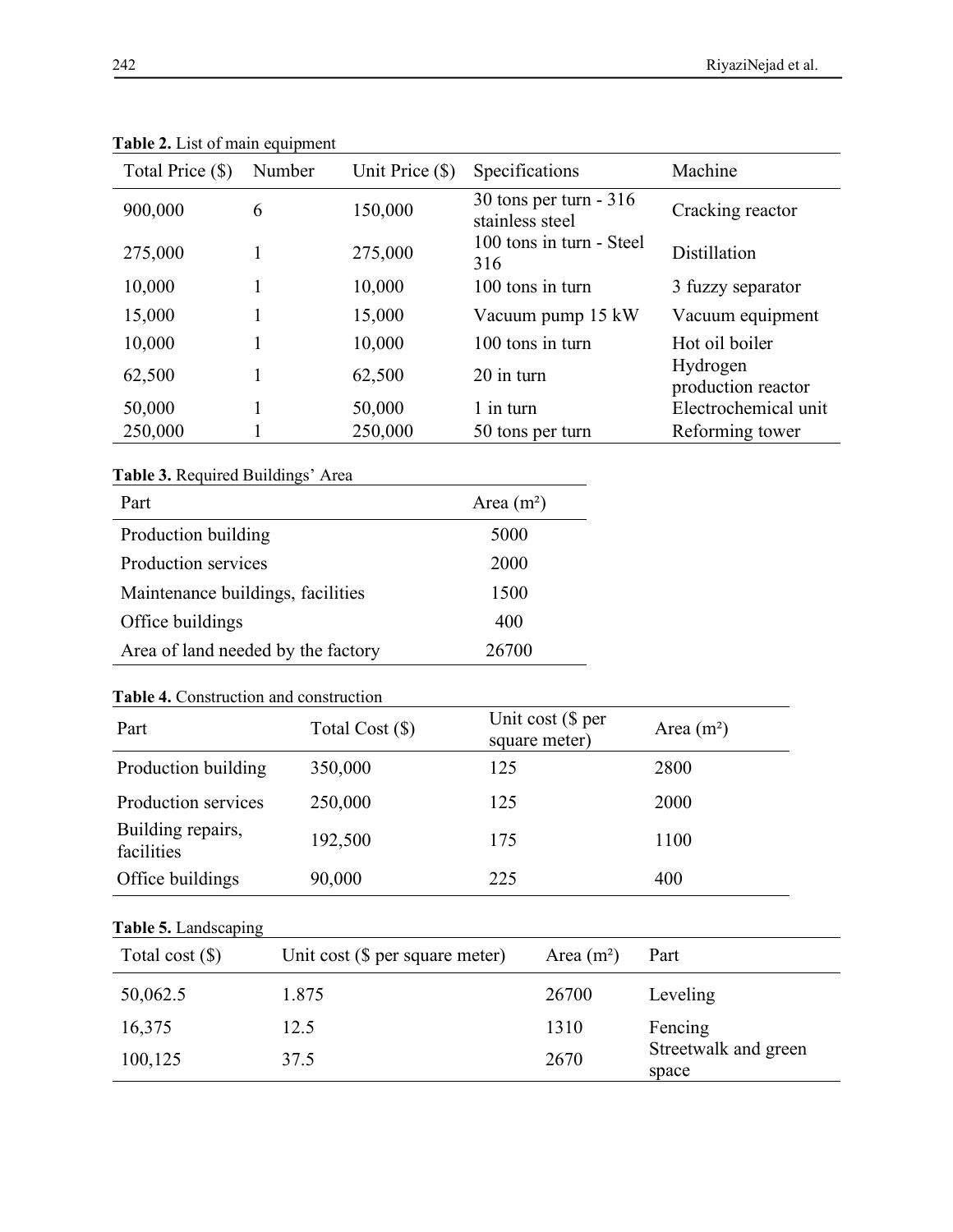### *Production auxiliary equipment*

The amount of equipment and facilities estimations for production include utilities (steam, water, electricity, compressed air, fuel, waste treatment), water and wastewater treatment, cooling tower, air unit, water and fuel storage tank, fire extinguishing, transportation, distribution, packaging etc. Table 6 shows the estimations.

| Part                              | Number | Total price $(\$)$ | Unit Price $(\$)$ |
|-----------------------------------|--------|--------------------|-------------------|
| Single power split                |        | 187500             | 187500            |
| <b>Product Storage Tanks</b>      | 4      | 100000             | 25000             |
| Diesel Generator (Generation)     |        | 78125              | 78125             |
| Diesel Generator                  |        | 25000              | 25000             |
| Water production facilities       |        | 85000              | 85000             |
| Wastewater treatment plants       |        | 35000              | 35000             |
| Water split                       |        | 10000              | 10000             |
| <b>Water Tanks</b>                |        | 575                | 575               |
| Fire extinguishing facilities     |        | 15000              | 15000             |
| cooling tower                     | 4      | 30000              | 7500              |
| Steam equipment                   |        | 25000              | 12500             |
| Air cleaning facilities           |        | 22500              | 22500             |
| Compressed air facilities         | 3      | 15000              | 5000              |
| Heating and cooling installations |        | 11250              | 11250             |
| Loading and unloading terminal    |        | 125000             | 125000            |
| Transmission equipment and large  |        |                    |                   |
| workshop equipment                |        | 150000             | 150000            |

**Table 6.** Total cost of equipment on the side of production

### *Indirect fixed capital costs*

Indirect fixed capital costs include engineering and monitoring costs, legal costs, indirect construction costs and unexpected costs, which are explained as follows.

### *Engineering and monitoring costs*

Engineering and monitoring costs include design costs, drawings, technical and economic reports, missions and travels, consultations, etc., which is estimated 246,250 \$.

# *Legal Fees*

Legal fees includes licenses, approvals, contract negotiations, etc., which is equivalent to 100,000 \$.

### *Indirect construction costs*

Indirect construction costs include temporary structures, quality control, staff (before operation) etc. and is equivalent to 538,750 \$.

### *Unpredictable costs*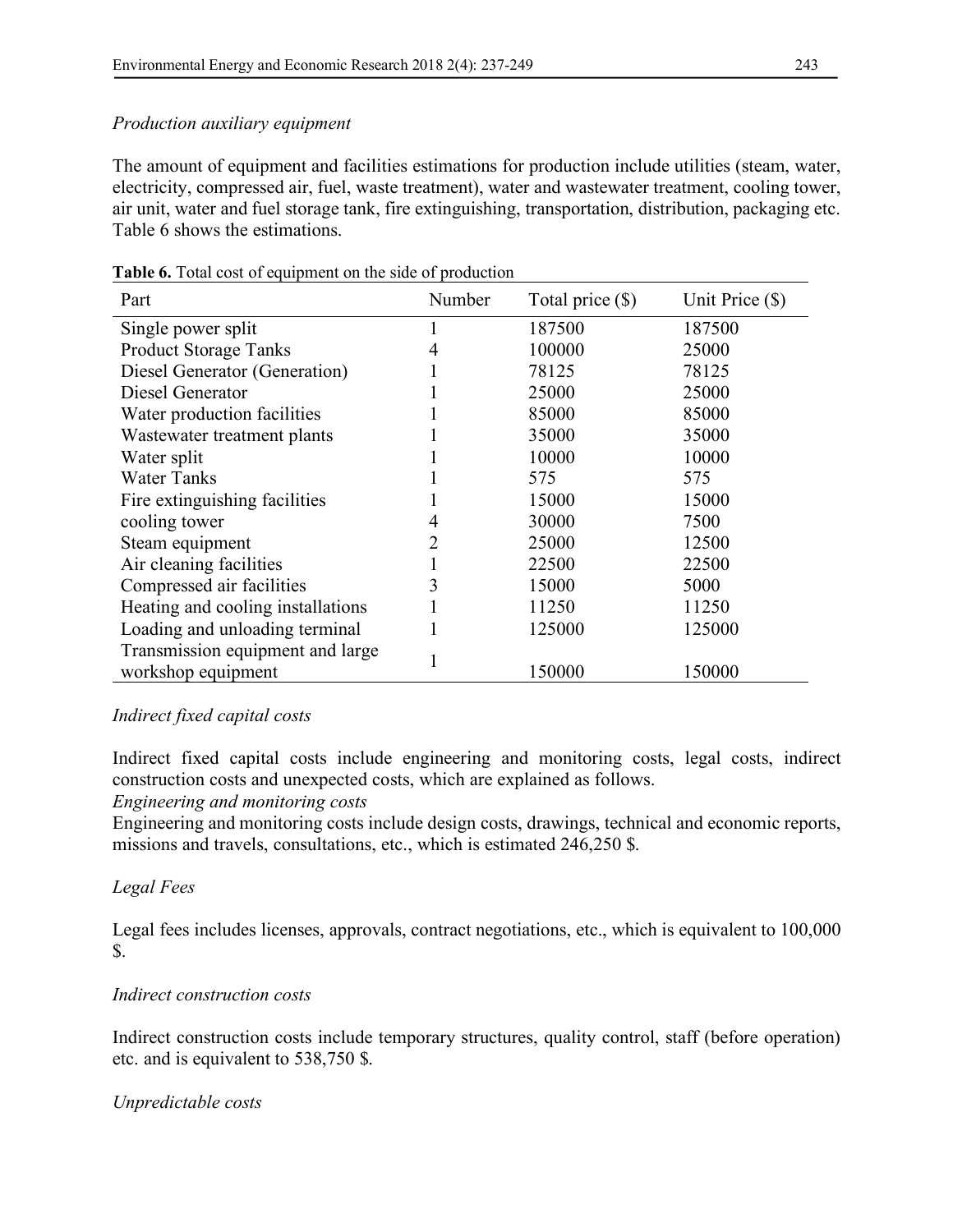Unpredictable costs include natural disasters, strikes, price changes, estimated errors, etc., which is equivalent to 375,000 \$.

# *Working capital*

Working capital is considered to be the credit required for assets and current materials and supplies in the calculations. In order to determine working capital, the amount of inventory, the amount of cash needed for payment of expenses and the amount employer debt, suppliers, etc. must be calculated. The determination method for each of the circulating capital sectors amount is presented in Tables 7 and 8.

| $\frac{1}{2}$ and $\frac{1}{2}$ biorage in eight.<br><b>Cost Description</b> | Cost(S)  | Day |
|------------------------------------------------------------------------------|----------|-----|
| Municipal waste                                                              | $\theta$ | 30  |
| Industrial hydrocarbon waste                                                 | $\theta$ | 30  |
| Aluminum scrap                                                               | 26250    | 30  |
| Catalyst and additives                                                       | 255000   | 100 |
| Energy                                                                       | 31800.64 | 30  |
| Produced diesel                                                              | 173713.2 | 7   |
| Production naphtha                                                           | 55371.09 |     |
| Aluminum ingots produced                                                     | 17500    |     |

#### **Table 7.** Storage inventory

| <b>Table 8.</b> Amount of cash required, except for the cost of employees |               |              |  |
|---------------------------------------------------------------------------|---------------|--------------|--|
| <b>Cost Description</b>                                                   | Duration/ day | Cost (Rials) |  |
| Operating costs of production (costs of<br>employees and forced labor)    | 30            | 43227        |  |

# *Production costs*

Production costs include raw materials, production staff, manufacturing requirements, maintenance, fixed costs, overhead expenses, and public expenditure. Each of mentioned were examined separately.

# *Raw materials*

Costs for raw materials include urban municipal waste, aluminum scrap and chemicals, which are listed in Table 9. It should be noted that there is no cost for city rentals.

| Part                         | Unit      | Unit Price $(\$)$ | Annual cost $(\$)$ Daily amount |     |
|------------------------------|-----------|-------------------|---------------------------------|-----|
| Municipal waste              | Ton       |                   |                                 | 130 |
| Industrial hydrocarbon waste | Ton       |                   |                                 | 50  |
| Aluminum scrap               | Ton       | 875               | 288750                          |     |
| chemical materials           | Kilograms | h                 | 841500                          | 425 |

**Table 9.** Substances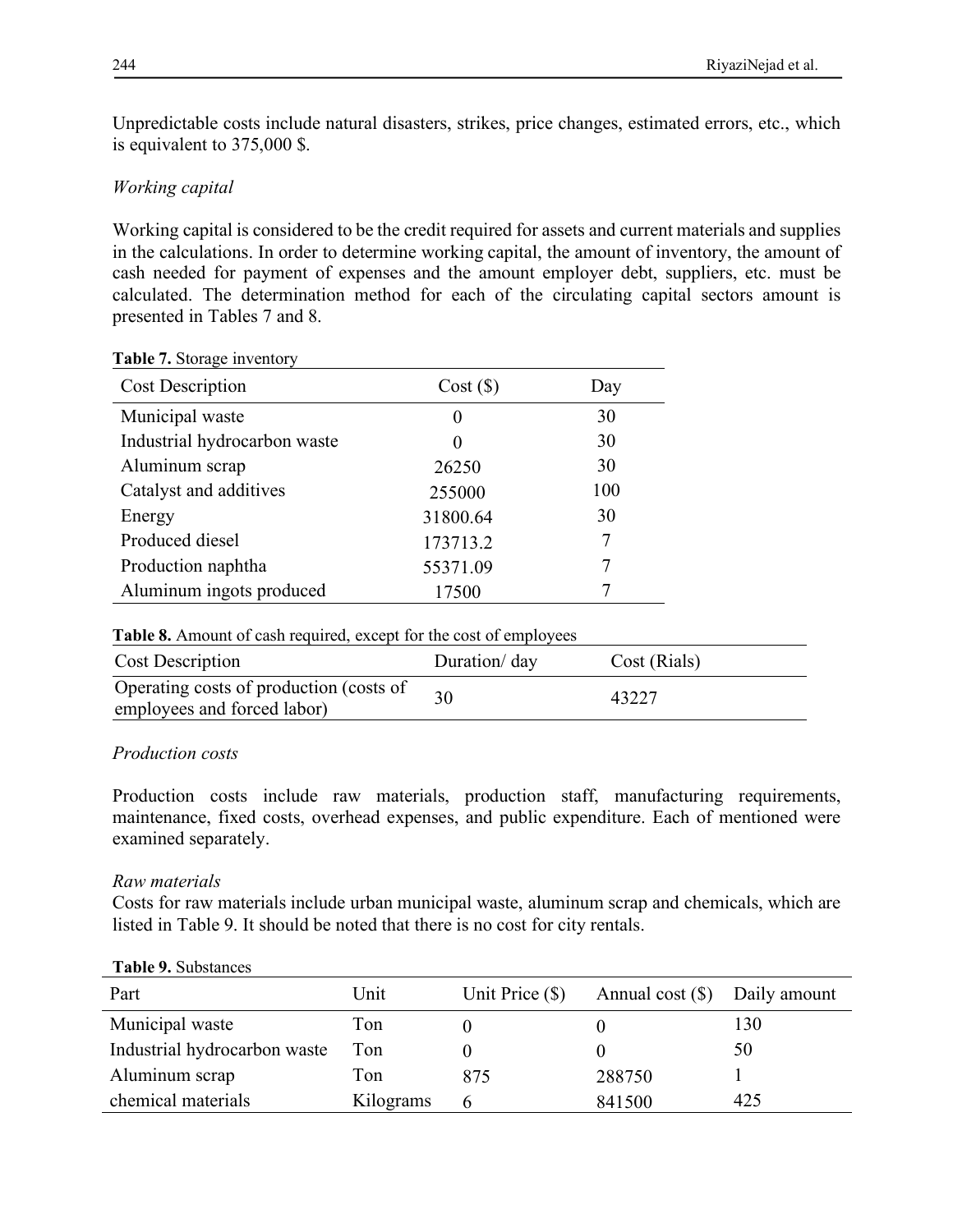### *Production staff*

The required staff for the manufacturing sector is shown in Table 10. It should be mentioned that the surplus coefficient of 1.3 is applied to salaries.

| Number of employees    | Number | Monthly salary $(\$)$ | Turn | Annual salary (\$) |
|------------------------|--------|-----------------------|------|--------------------|
| <b>Factory Manager</b> |        | 1500                  |      | 18000              |
| Manager                |        | 1250                  |      | 15000              |
| Engineer               |        | 1000                  | 3    | 36000              |
| Technician             |        | 675                   | 3    | 24300              |
| Worker                 | 10     | 375                   | 3    | 135000             |
| Driver                 | 2      | 450                   | 3    | 32400              |
| Guardian               | 3      | 450                   | 3    | 48600              |

**Table 10.** Manufacturing staff costs

### *Production side requirements*

According to Table 11, the supply side requirements include fuel, electricity, steam, sewage treatment, process water, cooling water, etc.

| <b>Table 11.</b> Production side requirements |  |
|-----------------------------------------------|--|
|                                               |  |

| Part              | unit           | Unit Price $(\$)$ | Annual consumption | Cost(S)  |
|-------------------|----------------|-------------------|--------------------|----------|
| Electricity       | Kilowatt hours | 0.015             | 7,128,000          | 107158.1 |
| Fuel (electric)   | Liters         | 0.18              | 712,800            | 128304   |
| Fuel (steam)      | Liters         | 0.18              | 247,500            | 44550    |
| Process water     | Cubic meter    | 0.5               | 74,250             | 37125    |
| Non-process water | Cubic meter    | 0.000132          | 247,500            | 32670    |

### *Repair and maintenance*

Table 12 presented the maintenance costs in the three parts of the building and landscaping, main and production equipment.

| <b>Table 12.</b> IVIdinchance |                                             |                                   |          |
|-------------------------------|---------------------------------------------|-----------------------------------|----------|
| Description                   | Share of repairs and<br>maintenance $(\% )$ | Total investment<br>$\mathcal{S}$ | Cost(S)  |
| Buildings and enclosures      |                                             | 1049063                           | 20981.25 |
| Main production equipment     |                                             | 1572500                           | 62900    |
| Production equipment          |                                             | 914950                            | 45747.5  |

#### **Table 12.** Maintenance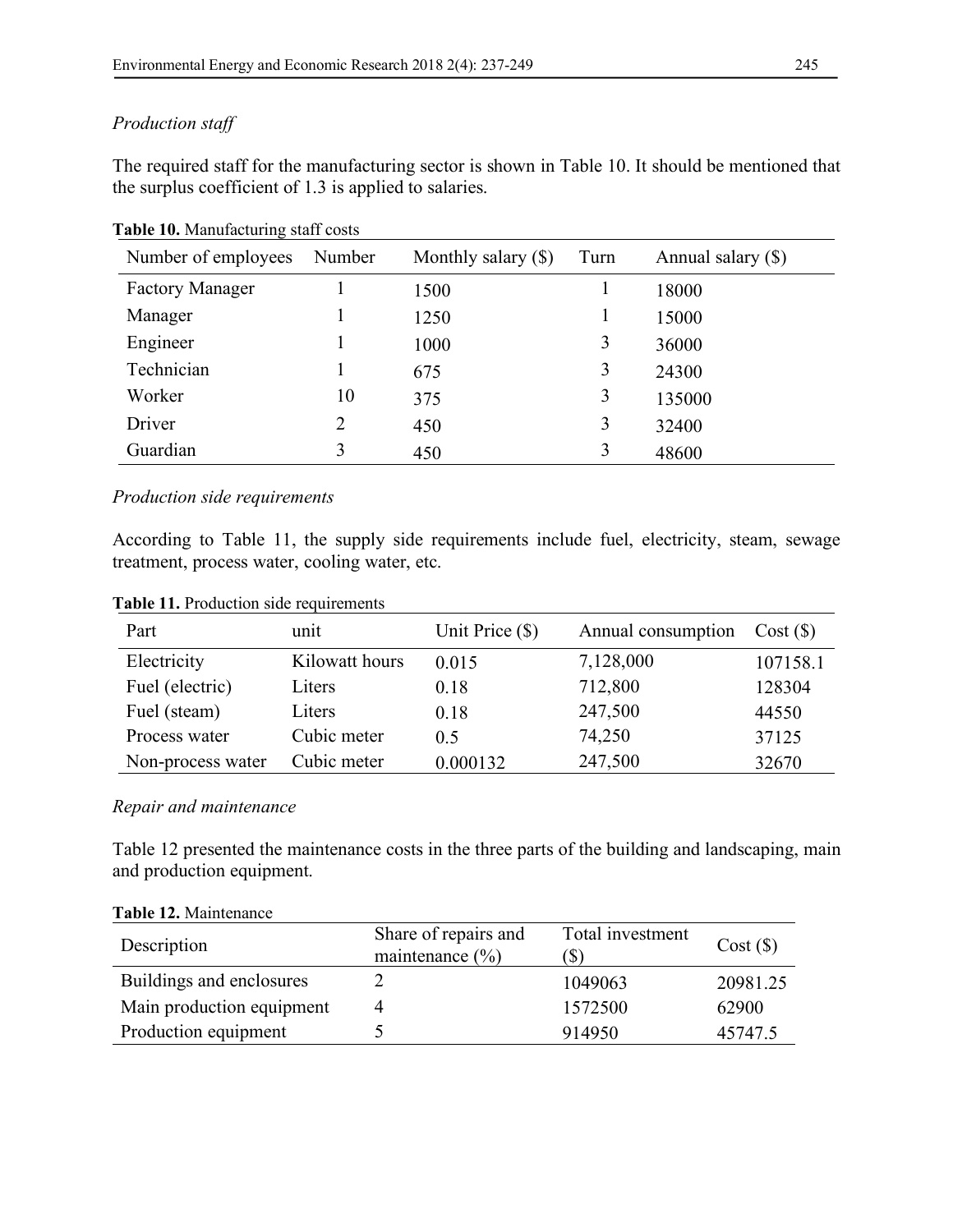# *Fixed production costs*

Fixed production costs include depreciation, property tax, financial resources, profit from loans, leases and insurance, which is controversial in how they are calculated.

| Description                  | Depreciation $(\% )$ | Detailed description of<br>investment $(\$)$ | Cost(S)  |
|------------------------------|----------------------|----------------------------------------------|----------|
| Buildings and<br>enclosures  |                      | 1049063                                      | 31471.88 |
| Main production<br>equipment | 10                   | 1572500                                      | 157250   |
| Production equipment         |                      | 914950                                       | 64046.5  |

**Table 13.** Annual depreciation costs of fixed investment

# *Overhead costs*

General overhead costs of the factory, rewards, health services, safety, rehabilitation, laboratories and warehousing facilities are equal to 467785.25 \$.

# *Public expenses*

According to tables 14 and 15, public expenses include administrative expenses. It is worth noting that the surplus coefficient of 1.3 is applied to salaries.

# **Table 14.** Public expenditure

| Description              | Cost(S)  |
|--------------------------|----------|
| Distribution and sales   | 1489168  |
| Research and development | 29783.35 |

# **Table 15.** Administrative staff

| Number of employees    | Monthly salary $(\$)$ | Turn | Number | Annual salary (\$) |
|------------------------|-----------------------|------|--------|--------------------|
| <b>CEO</b>             | 1250                  |      |        | 15000              |
| the manager            | 1000                  |      | 3      | 36000              |
| Administrative Officer | 625                   |      | 12     | 90000              |
| Driver                 | 450                   |      | 2      | 10800              |
| Watercolor             | 375                   |      | 2      | 9000               |
| Secretary              | 450                   |      |        | 5400               |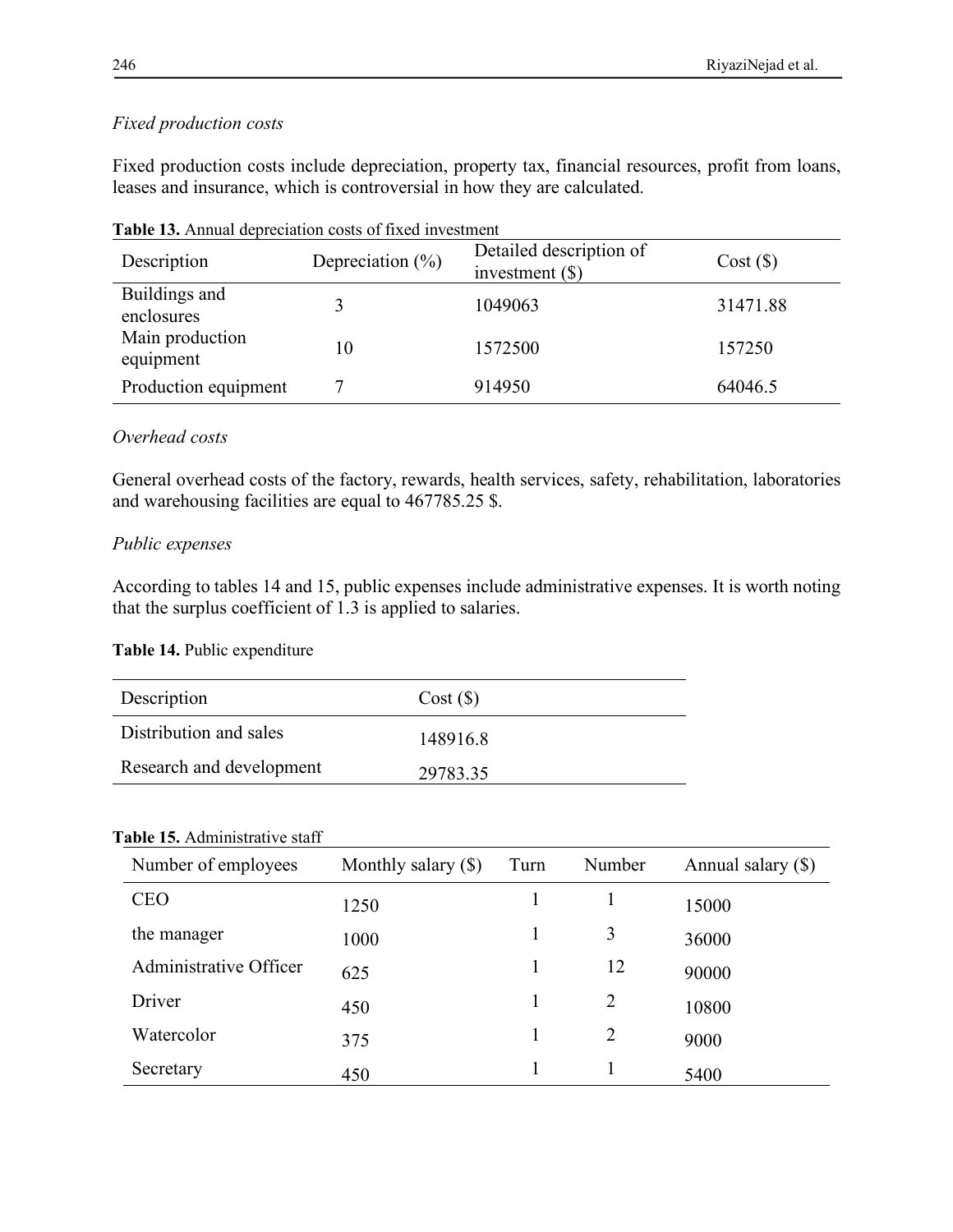#### *Results of reports generated by COMFAR*

In this study, the IRR and NPV economic criteria are calculated using the COMFAR software. Since the system life expectancy is an effective factor in economic assessments, the results of IRR for 10, 15 and 20 years are presented in Table 16. In this scheme, the discount rate is 20%.

**Table 16.** Results for different expected lifetimes

| Expected life | <b>IRR</b> |
|---------------|------------|
| 10            | 80.23      |
| 15            | 80.03      |

The results presented in Table 16 show that increasing longevity does not make the project more interesting from the economic aspects. It is crystal clear that the system lifetime is affected by the maintenance plans and operating conditions. Therefore, improvement of these processes leads to the increase in the economic benefits of the system. Despite this, the project with a 10 year lifespan is the most economical project and other results are considered for this project. Since, in this paper only direct costs are taken into account, it should not be considered a disadvantage for the achieved results. It should be noted that in these environmental-related projects, whether for the public or for government experts, indirect costs are also very important and critical in some cases. As an example, with the spread of diseases, the treatment costs, etc., increase for individuals, and with the spread of water, air and soil pollution, a lot of costs involved in spread prevention, control and reduction of caused pollutants to the state organs.

#### *Net present value (NPV) and IRR sensitivity and changes*

The net present value, rendering COMFAR is shown in Figure 2. Also, the pattern shows the sensitivity and variation of IRR relative to the three factors of sales revenue, fixed capital cost and operating costs.



**Figure 2.** Net present value of total capital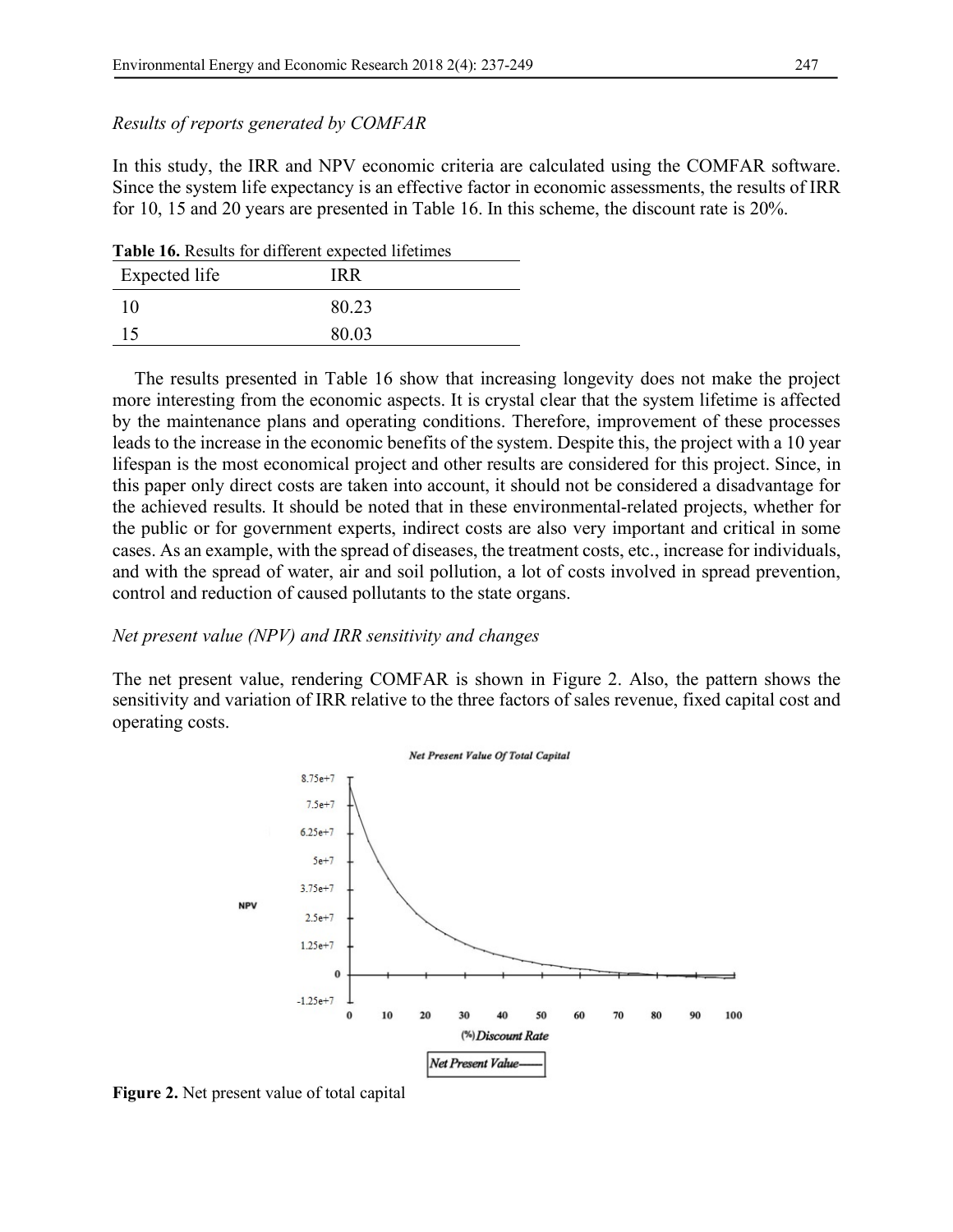

**Figure 3.** Sensitivity and IRR changes

#### **Conclusion**

The purpose of this study was to investigate the economic feasibility of developing rapid catalytic cracking systems for urban waste and investigate the amount of revenue generated via the production of liquid fuel by the waste disposal system. Urban waste disposal is one of the costliest tasks of municipalities and so far the government has not succeeded in making economically feasible plans for waste disposal. Development of integrated municipal waste management systems in the country can be a viable solution in this regard. In this study, using the data collected in 2017, modeling was performed in COMFAR and the results were achieved. Results showed that for an RCC unit with a lifespan of 10 years, the internal rate of return (IRR) was 80.23% indicating good economic justification for the plan compared to bank interest rates (15-20 %). Therefore, according to the results of this study, it can be concluded that the rapid development of catalytic cracking units as fast-growing firms with good profitability can have a significant effect on local incomes in all of the medium and large cities of the country. Development of RCC units at national level can lead to good financial gains while having other benefits including positive effects on the environment, economic resilience, reduced dependence on petroleum products, and the possibility of increasing oil exports, passive defense by generating fuel in different parts of the country.

#### **References**

- Aghaei, M., Keivanfar, M., Kourdi, A. R. N., & Haji, S. J. (2013). Financial and Economic Assessment of Creating the ETKA Hypermarket (In Mashhad Metropolis). Journal of Basic and Applied Scientific Research.
- Bender, M. (1999). Economic feasibility review for community-scale farmer cooperatives for biodiesel. Bioresource Technology, 70(1), 81-87.
- Esen, H., Inalli, M., & Esen, M. (2006). Technoeconomic appraisal of a ground source heat pump system for a heating season in eastern Turkey. Energy Conversion and Management, 47(9), 1281-1297 .